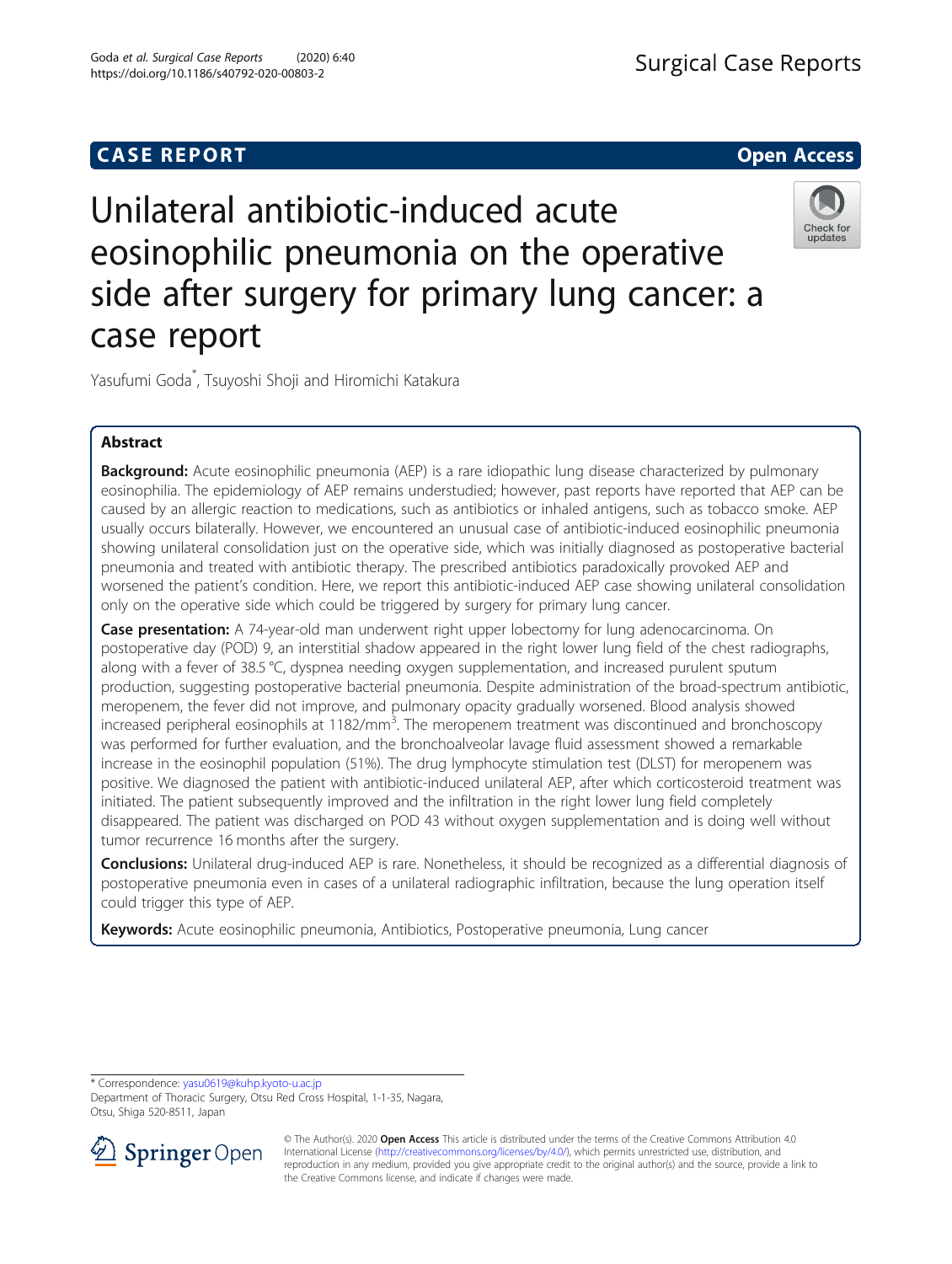# <span id="page-1-0"></span>Background

Acute eosinophilic pneumonia (AEP) is a rare disorder of heterogeneous diffuse parenchymal lung disease that is clinically distinct from chronic eosinophilic pneumonia and was first reported as an idiopathic disease by Allen et al. [[1](#page-3-0)]. AEP is characterized by marked accumulation of infiltrating eosinophils in the alveolar space and interstitium. The epidemiology of AEP remains unknown and understudied; however, its pathological conditions can be caused by allergic reactions, secondary to medication and inhalation exposure [\[2\]](#page-3-0). AEP usually occurs bilaterally, and the most common features identifiable on a chest radiograph of patients with AEP are bilateral ground glass attenuation mixed with consolidation and bilateral pleural effusion in > 90% of the cases [[3,](#page-3-0) [4\]](#page-3-0).

For the above reasons, in unilateral AEP cases, reaching an accurate diagnosis is difficult.

Here, we report the case of unilateral antibioticinduced AEP on the operative side which could be triggered by lung surgery for primary lung cancer.

# Case presentation

A 74-year-old man underwent right upper lobectomy for lung cancer. The intraoperative findings showed that his lung was fragile because of severe emphysema, and minor air leakage was found near the staple line of the middle and lower lobes during the air leakage test. We used a polyglycolic acid sheet to cover the air leakage points and interlobar staple lines. Sulbactam/ampicillin was administered prophylactically after surgery until the

chest drain was removed on postoperative day (POD) 7, due to complicated conditions with significant medical history: current smoker, hypertension, severe emphysema, aortic dissection, and diabetes mellitus. Chest radiographs on postoperative day 9 showed an interstitial shadow in the right lower lung field of the patient, who presented with a fever of 38.5 °C, dyspnea needing oxygen supplementation, and increased purulent sputum production containing gram-negative rods with phagocytes. The patient was administered the broad-spectrum antibiotic, meropenem, with the diagnosis of postoperative bacterial pneumonia resistant to sulbactactum/ ampicillin for these clinical presentations. Despite treatment with meropenem, subsequent radiographs showed gradual worsening of the abnormal shadows of the right lower lung field (Fig. 1a, b). Laboratory analysis of the hemogram revealed gradual decreases in the values of the inflammatory parameters (white blood cells, from 10,500 to 7300/mm<sup>3</sup> ; neutrophils, from 8001 to 4497/ mm<sup>3</sup>, from 76.2 to 61.6%) but a gradual increase in eosinophil count (from 286 to 1182/mm<sup>3</sup>, from 4.2 to 16.2%; Fig. [2](#page-2-0)). After cessation of the meropenem therapy on POD 23, bronchoscopy was performed for further evaluation, and the bronchoalveolar lavage fluid (BALF) showed that the proportion of eosinophils was 51% (Table [1\)](#page-2-0).

The drug lymphocyte stimulation test (DLST) was negative for sulbactam/ampicillin, but positive for meropenem. Based on the clinical course, the laboratory results of BALF, and positive tests in the DLST, we reached the correct diagnosis of drug-induced pneumonia caused by



meropenem, on POD 14, chest X-ray radiographs and computed tomography scans showed gradually worsening (ground glass, reticular shadows, consolidation, and pleural effusion only on the right operative side). On POD 21, the consolidation on the right side had exacerbated regardless of the administration of meropenem. Thus, we started to question if meropenem itself provoked and worsened the patient's condition by causing drug-induced AEP. c On POD 43, after cessation of meropenem and use of oral prednisolone, the abnormal shadow in the chest X-ray radiographs and computed tomography scans completely disappeared and the patient responded to treatment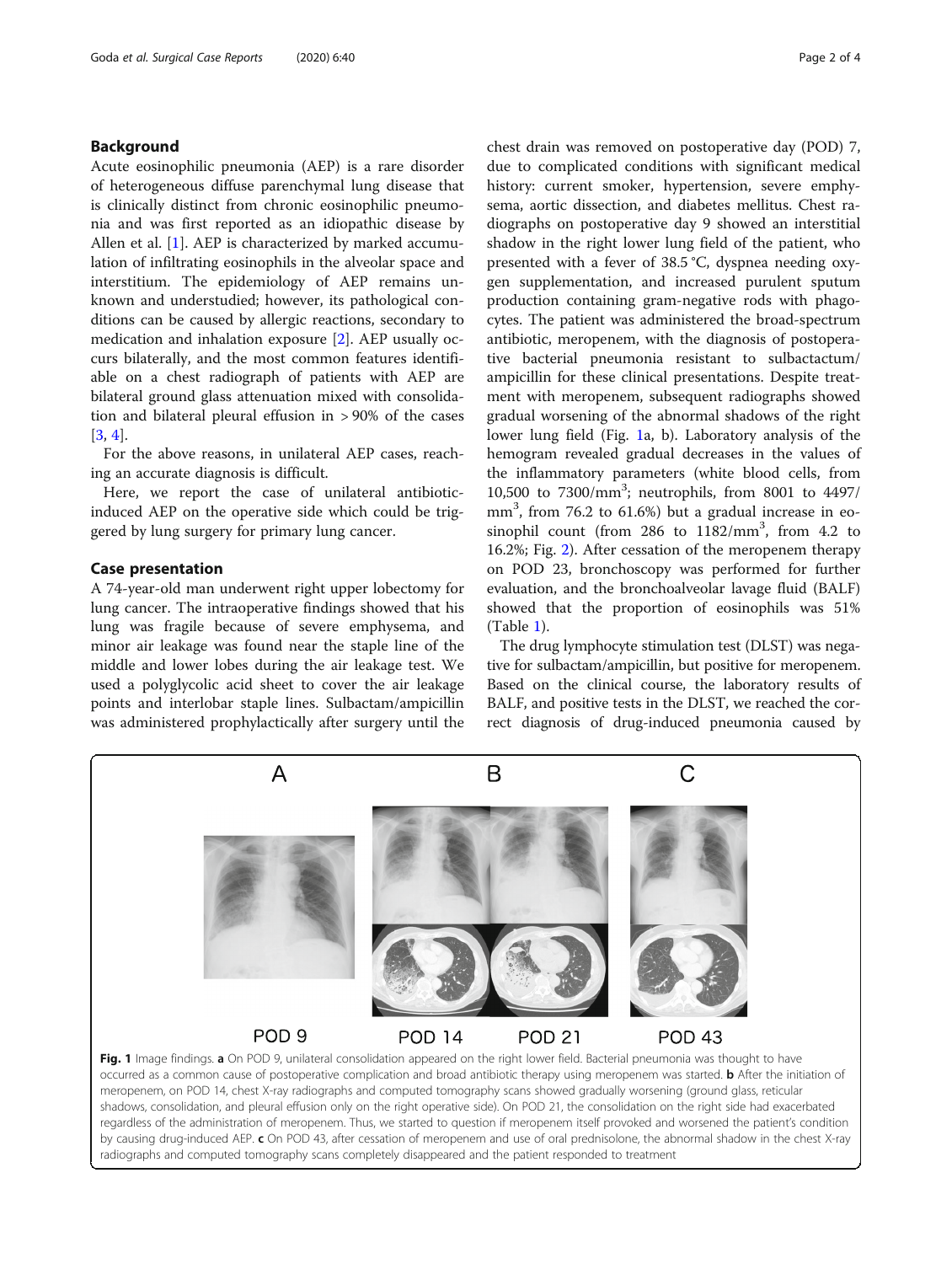<span id="page-2-0"></span>

meropenem. The patient showed remarkable improvement with corticosteroid treatment, 30 mg of oral prednisolone as an initial dose. The dosage of prednisolone was gradually tapered down by 5 mg for 6 weeks after confirmation of steady conditions and was halted subsequently. After this treatment, the abnormal shadows on the radiographs remarkably disappeared (Fig. [1c](#page-1-0)) along with improvements in clinical conditions. The patient was discharged on POD 43 without oxygen supplementation. He is doing well without tumor recurrence 16 months after surgery with tegafur/uracil adjuvant chemotherapy.

# **Discussion**

We report the unilateral antibiotic-induced AEP case as a postoperative complication confused with prolonged postoperative bacterial pneumonia.

Considering the clinical course of the patient, we assume that the patient had bacterial pneumonia on the operative side on POD 9 and that meropenem was

Table 1 BALF data. Results of the BALF cell analysis

| Total cell count $3.0 \times 10^5$ cells/ml |       |
|---------------------------------------------|-------|
| Cell population (%)                         |       |
| Eosinophils                                 | 51.0% |
| Histiocytes                                 | 30.0% |
| Lymphocytes                                 | 17.7% |
| Neutrophils                                 | 1.3%  |
| Lymphocytes CD4/CD8                         | 3.61  |

effective for bacterial pneumonia but simultaneously provoked antibiotic-induced AEP.

Clinical features such as acute fever, dyspnea, and malaise were non-specific, but peripheral blood eosinophilia at the initial presentation was a clue to diagnose antibiotic-induced AEP.

In this case, retrospectively, prolonged postoperative sulbactam/ampicillin administration until POD 7 should not have been done because prolonged antibiotic prophylaxis (> 48 h) is not recommended due to the increasing risk of resistant bacteria and Clostridium difficile infection [\[5](#page-3-0)]. This postoperative prophylactic administration resulted in confusion, leading to the difficulty of accurate diagnosis.

In recent years, tobacco smoking has been the most frequently reported trigger in causing AEP. Druginduced AEP has been also reported. Antibiotics, nonsteroidal anti-inflammatory drugs (NSAIDs), and serotonin reuptake inhibitors are commonly associated with AEP [[6\]](#page-3-0)..

The pathogenesis of AEP is not fully known, however, is related to an acute type I hypersensitivity reaction triggered by offending agents such as cigarette smoke or drugs.

To respond to the offending agents, a cascade of immune events occur leading to the generation of inflammatory cytokines that promote an accumulation and activation of eosinophils in the lung parenchyma. Thus, inflammatory cytokines play an important role in the formation of AEP [\[7](#page-3-0)].